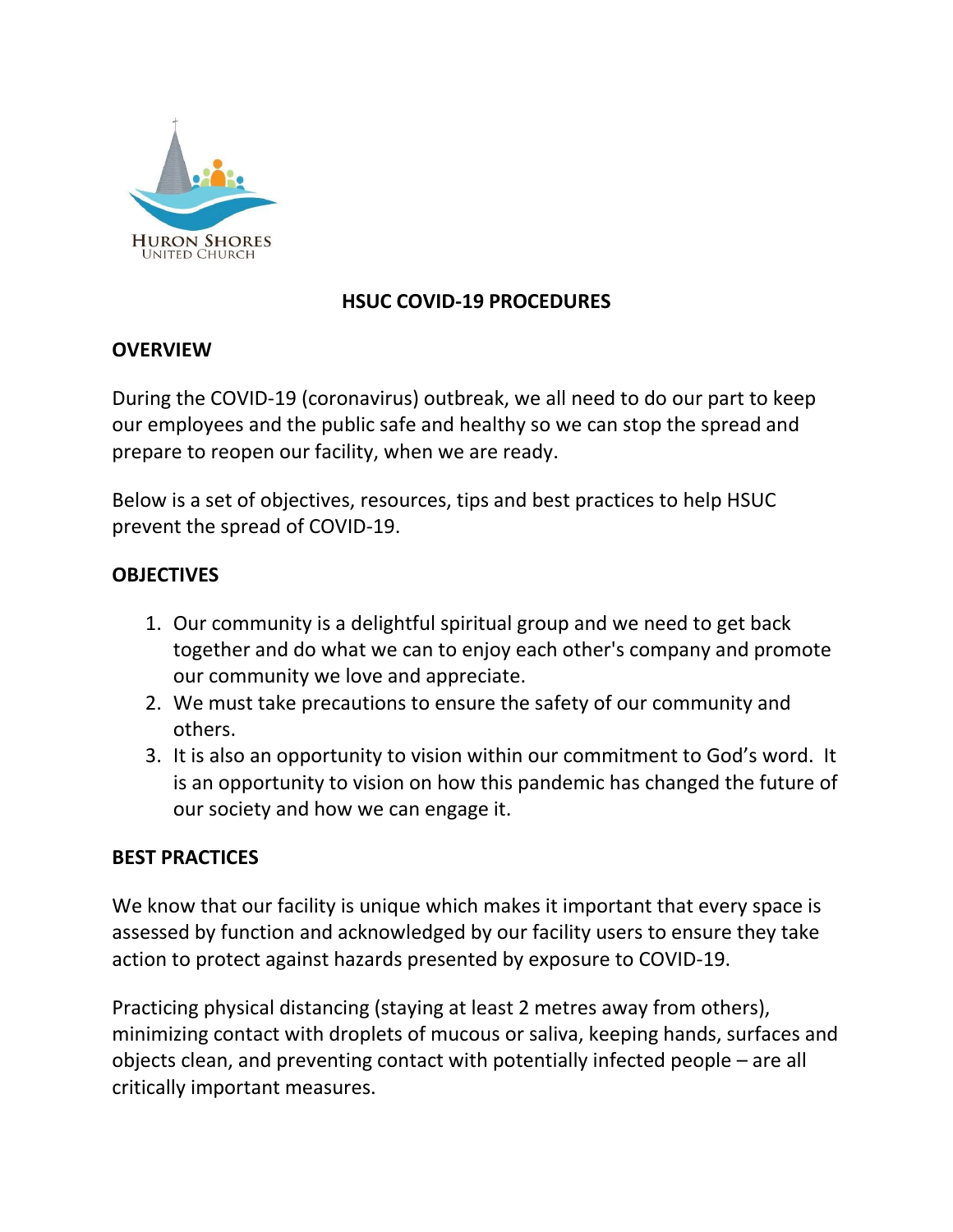We support the advice to use a simple cloth face coverings to slow the spread of the virus. This will limit transmission from those who may have it but, don't know it.

# **RECOGNIZE HAZARDS/ASSESS RISKS**

We recognize that the nature of these procedures we will provide a safe environment with respect to close contact with persons using our facility (i.e. less than 2 metres) and encourage the use of facial masks.

These interactions as well as the need to touch surfaces and equipment could increase the likelihood that you could come in contact with the virus. We will implement procedures to sanitize and schedule usage to minimize exposure to a virus or communicable disease.

We will take action to minimize those risks within our facility. Employees or the public who are sick or have signs of illness (e.g. fever, coughing, sneezing, runny nose, tiredness, shortness of breath) should self-isolate and **not** enter our facility, risking an opportunity to spread the infection.

Notify all persons with door codes that they cannot enter the church without permission.

### **GENERAL PROCEDURES**

- $\triangleright$  There will be a log of visitors/individuals at the Queen's Avenue entrance, **ALL VISITORS/INDIVIDUALS MUST BE RECORDED**, it will require date, time, name and signature.
- $\triangleright$  We will require records of each function documenting by each group with the names of participants, function date and times.
- $\triangleright$  For confidentiality purposes, the names and contact information can be sealed in an envelope and kept in a secure location. If not needed, it can be shredded after 30 days.
- Entrance and exit to the facility: Entrance will be Queen's Avenue (east) and the exit will be Main Street (south).
- $\triangleright$  This will be reversed for those and their attendants that require accessibility assistance (lifts). The reason for this is to provide the safe distancing requirements, effective flow for all. The lifts will be attended to assist those in need.